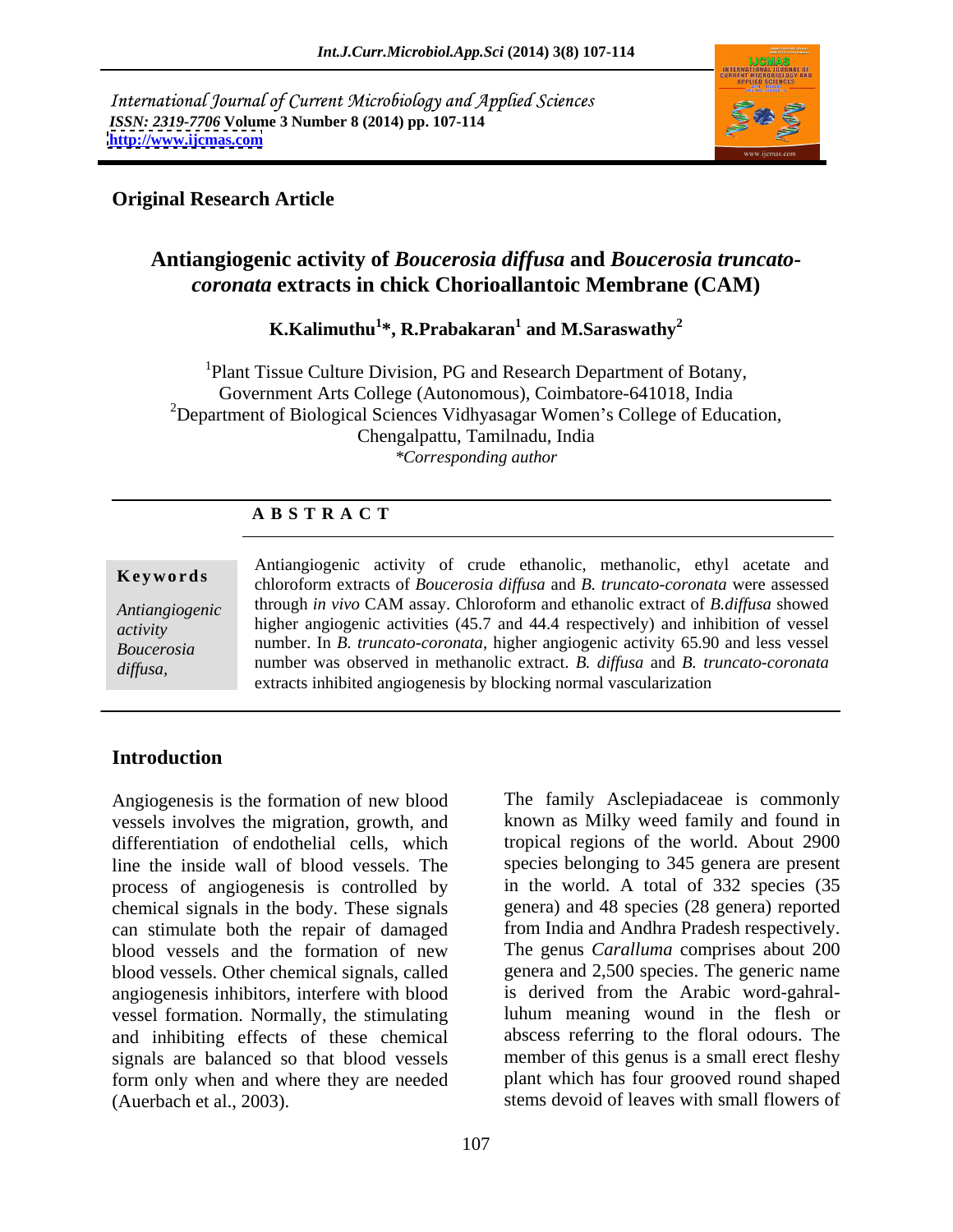several dark colours. Most of the species around twenty chemical constituents have occur in Africa including several taxa valued by people for their medicinal properties, one species *Caralluma edulis* eaten as vegetable. presence of these bioactive compounds may The species of *Caralluma* found in India are be responsible for medicinal edible and forms a part of the Traditional Medicine System of the country (Deepaket al.,1997). A total of 13 species and 7 As there is no report on antiangiogenic varieties of *Caralluma* occur in India out of activity, different extracts of these plants which 11 species are solely endemic to were tested for their antiangiogenic activity South India (Jagtap and Singh, 1999).

*Caralluma dif usa* (Wight) N.E.Br is rare and an endemic medicinally important plant belonging to the family Asclepiadaceae Plant Collection (Henry et al.,1979). *C.diffusa* was first collected by Robert Wight, and named by The fresh plants of *Boucerosia diffusa* him as *Boucerosia diffusa*, from Coimbatore (Wight) N.E.Br(synonym: *Caralluma*<br>in 1850. After 160 years it was rediscovered *diffusa*) and *Boucerosia truncato-coronata* in 1850. After 160 years it was rediscovered *diffusa*) and *Boucerosia truncato-coronata* from Southern Western Ghats of Coimbatore district, Tamil Nadu, India (Ramachandran et al.,2011). The Flora of Tamil Nadu states that *C.diffusa* distribution Coimbatore District, Tamilnadu (India) and is only from Coimbatore district in Tamil carefully washed with tap water, rinsed with Nadu and ecological status is mentioned as distilled water, and air dried for one hour. rare and threatened species (Srinivasan, Then it was cut into small pieces, dried in 1987). Distribution of this species as room temperature for two weeks, grounded Deccan, arid rocky hills near Coimbatore at into powder with the help of hand mill and an elevation of about 600m (Gamble and stored in room temperature. Thewhole plant Fischer, 1923).This plant is usually seen in powder was macerated in different solvents rock crevices. The local people use the sap including methanol 95% (v/v), ethanol, ethyl of young stems to treat obesity. This wild acetate and chloroform in 1:3 proportion at plant is well suited for rock gardens and it room temperature, undergoing mechanical can be conserved through *ex situ* cultivation. shaking for 4 hours followed by filtration. This species is unique for its diffuse The extracts obtained were concentrated in a branches, very stout and attractive flowers in rotary evaporator at 40°C and the residue several dark columbing variety of the species and twenty chemical constituents have proposed from the constrained proposition of the proposed constituents and the microsoft-constituents of the microsoft constituents of th

The *Boucerosia truncato-coronata* belongs to the family Asclepiadaceae is an important **Chicken egg Chorioallantoic Membrane** indigenous endemic medicinal herb. They **Assay (CAM)** are succulent, perennial herb, erect and fleshy grow to a height of up to 9.5cm seen Antiangiogenic activity of crude plant extracts in rock crevices and grow on different of *B. dif usa* and*B. truncato-coronata*was regions of India. They have quadrangular conducted on fertilized eggs by modified CAM

been identified from ethanolic extract of the whole plant of *B. truncato-coronata*. The be responsible for medicinal properties(Kalimuthu et al.,2013).

by CAM assay.

# **Materials and Methods**

# **Plant Collection**

dense umbels (Hooker, 1885). was extracted twice again analogously, there (Wight) N.E.Br(synonym: *Caralluma*  (Sedgw.) Gravely Mayur(synonym: *Caralluma truncato-coronata*) were collected from Madukkarai hills, by obtaining the crude solvent extracts.

# **Assay (CAM)**

assay method (Parivash Seyfi, 2010). Fertile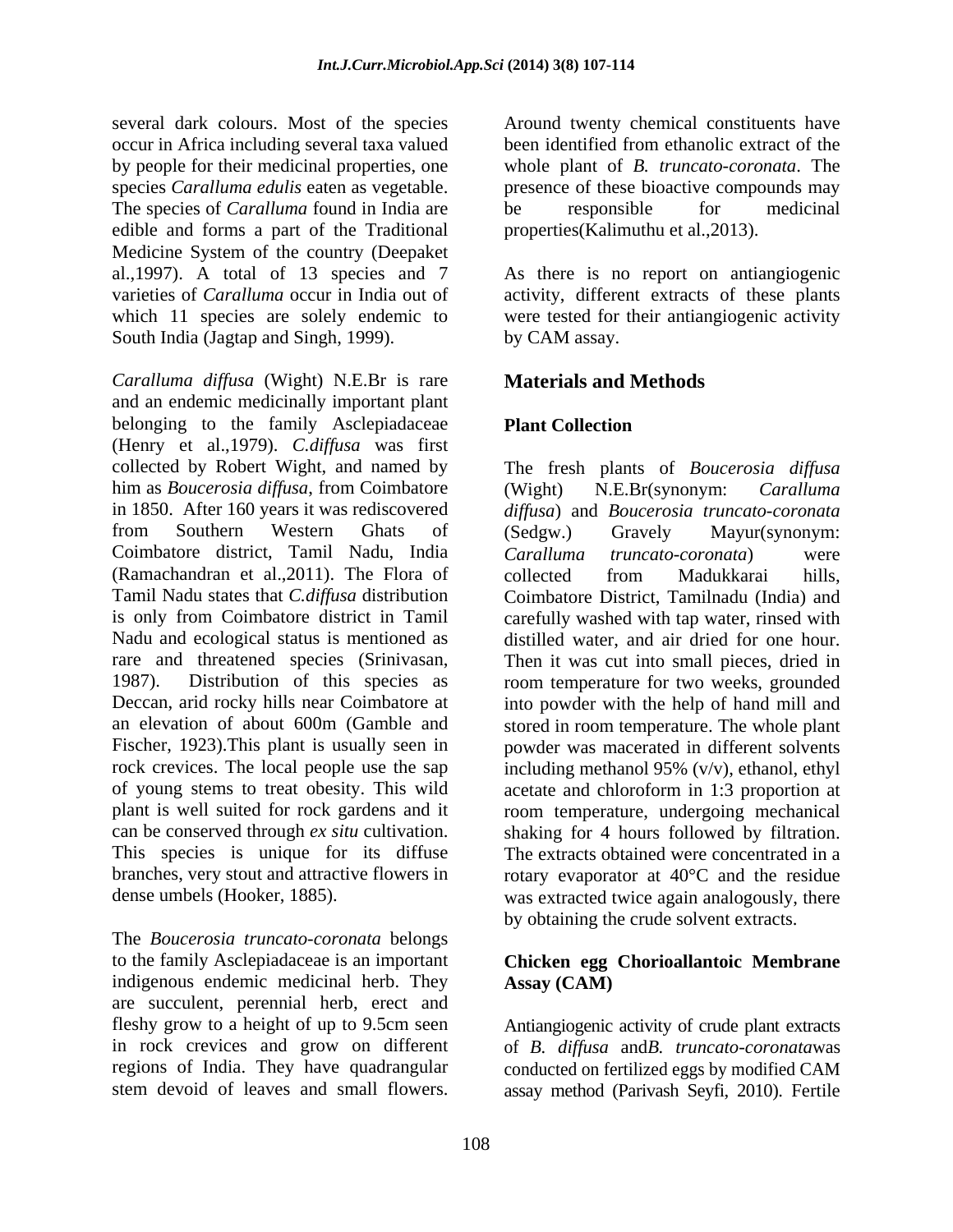white Leghorn chicken eggs (*Gallus domesticus*) were obtained from a local hatchery with 3 days incubation. The eggs analysis of blood vessel was based on the were incubated at 37ºC in humified evaluation of angiogenesis by measuring the incubator for 48 h, placed in horizontal area of inhibition surrounding the applied position and rotated several times. The eggs disc. The *B.diffusa* inhibition percentage is were grouped as per type of extracts and shown in the table 1. Chloroform and sprayed with 70% ethanol and air-dried to reduce contamination from the egg surface. higher angiogenic activities  $45.7\pm9.99$  and On day 6, 26- gauze needle was used to 44.4±9.64 (Plate 1 A &G) respectively than puncture a small hole in the air sac of the egg, and 2-3 mL of albumen was sucked and B.truncato-coronata, higher angiogenic sealed. This allows separation of activity 65.90±13.82 was observed in vascularized CAM from the vitelline methanolic extract (Plate 1 D), then the membrane and the shell. A window was then other extracts. In untreated CAM the normal cut in the shell using a sterile blade and shell vascularisation with primary, secondary and was removed with sterile forceps, under tertiary micro blood vessels was observed Laminar air flow. The window is closed (Plate 1, I and J). All the four extracts with a cellophane tape after capturing the showed distorted vascularisation as well as photographs of the embryo. The eggs were perturbation of existing vasculature, returned to the incubator after the filter percentage of inhibition and average number paper discs (100 micrograms of extract) of of vessels are represented in the table 1 and ethanolic, methanolic, ethyl acetate and 2; Plate 1. chloroform extracts are placed on blood vessels of embryo using sterile forceps. The inhibition percentage in *B. diffusa* and After 48 h of incubation on 8th day B. truncato-coronata ethanolic extract photographs of embryos were taken to treated CAM was  $44.4\pm9.64$  and obtain the image of CAM after treatment 32.480±11.61, methanolic extract treated with various extracts. At least six eggs were CAM was 27.42±2.50 and 65.90±13.82 used for each extract dose. The percentage ethyl acetate extract treated CAM was inhibition was calculated using the  $20.13 \pm 2.02$  and  $36.37 \pm 16.7$  and chloroform following equation(Shanshan Wanga et al., extract treated CAM was 45.7 $\pm$ 9.99 and

herbal extract)/vessel number of untreated CAM was 9 and 12, in methanolic extract CAM] x 100. CAM was 8 and 3 where as in untreated CAM was

methanolic, ethyl acetate and chloroform extracts of *B.diffusa* and *B. truncato coronata* samples were tested through *in* **EVALUATE EXAMPLE 10** From the above results the inhibition vive CAM model The s<sup>th</sup> day old ombrue the percentage and vessels number of *vivo* CAM model. The 8<sup>th</sup> day old embryo

after treatment for number of blood vessels and their reduction was examined. The shown in the table 1. Chloroform and ethanolic extracts of *B.diffusa* showedthe the methanolic and ethyl acetate extracts. In *B.truncato-coronata,* higher angiogenic methanolic extract (Plate 1 D), then the other extracts. In untreated CAM the normal perturbation of existing vasculature, 2; Plate 1.

2004). 19.783±8.80 respectively (Table 1 and % inhibition = [(vessel number of untreated *diffusa* and *B. truncato-coronata* ethanolic CAM-vessel number of CAM treated with extract was 5 and 8 where as in untreated **Results and Discussion** whereas untreated CAM was 10 and 8 and in Antiangiogenic activity of crude ethanolic,<br>methanolic ethyl acetate and chloroform respectively. *B. truncato-coronata* ethanolic extract treated CAM was  $44.4 \pm 9.64$  and 32.480±11.61, methanolic extract treated ethyl acetate extract treated CAM was 20.13±2.02 and 36.37±16.7 and chloroform extract treated CAM was 45.7±9.99 and 2).The average number of vessels in *B.*  extract was 5 and 8 where as in untreated CAM was 9 and 12, in methanolic extract was 8 and 3 where as in untreated CAM was 11 and 9, in ethyl acetate was 8 and 5 chloroform extract treatment was 7 and 8 where as in untreated CAM was 13 and 10 respectively.

<sup>th</sup> day old embryo percentage and vessels number of From the above results the inhibition percentage and vessels number of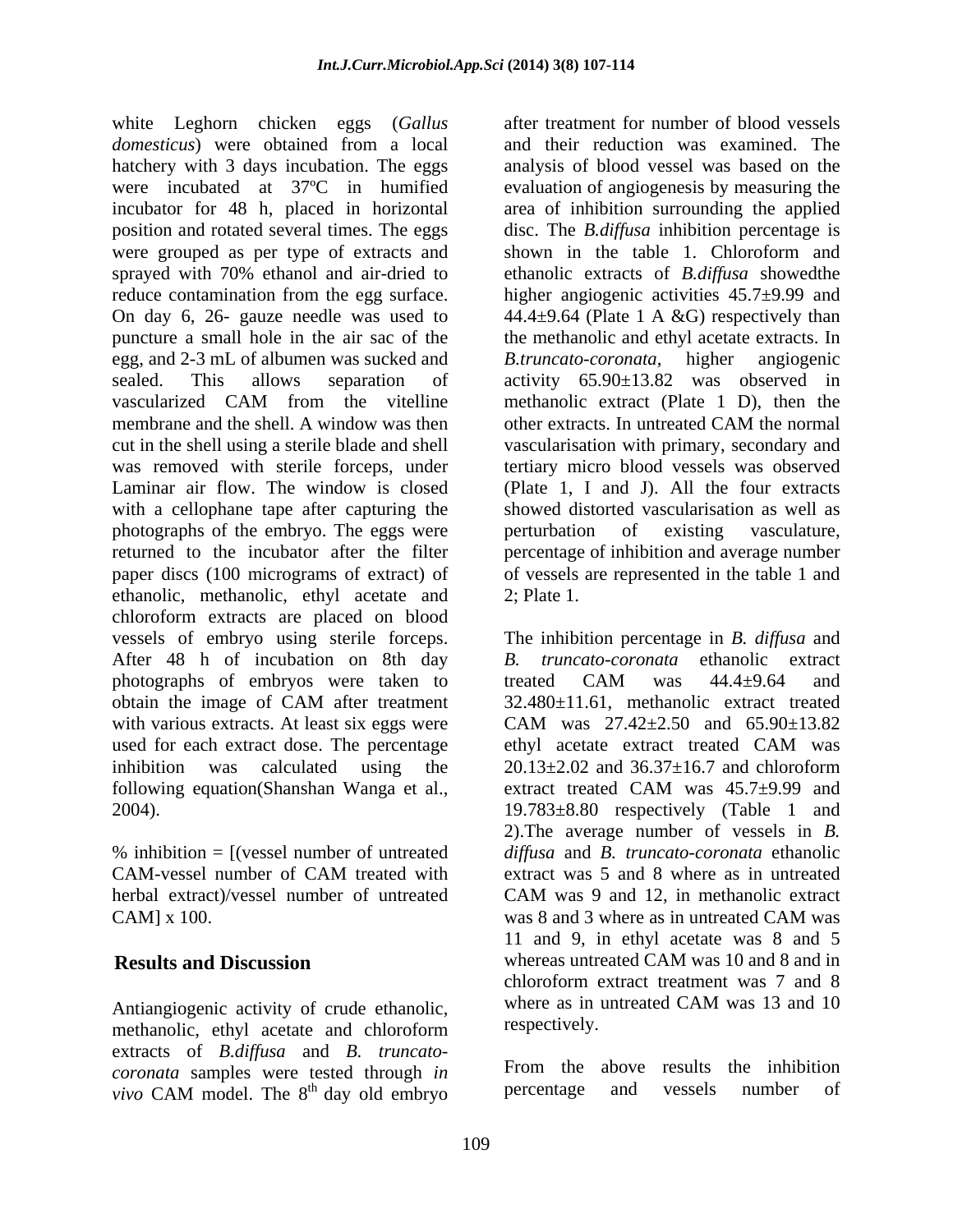more inhibition percentage (65.90±13.82) inhibition (Prabakaran et al., 2014). and less vessel number (3) when compare to Chloroform extract of B. diffusa and all other extracts. This is followed by the

1999; Heinrich et al., 2004). Secondary contribute to their cytotoxic activity the new blood vessels formation in the treated CAMs as well as distortion of existing

Angiogenesis is a strictly controlled process to the phytochemical present in these plants. in normal human body and regulated by a It might be either the individual or the variety of endogenous angiogenic and collective effects of phytoconstituents. In angiostatic factors (Folkman and Klagesburn Caralluma and other genera of the 1987). The new pharmaceutical effects of Asclepiadaceae family are rich in esterified *B.diffusa* and *B. truncato-coronata* have polyhydroxy pregnane glycosides, exhibited been confirmed by the inhibition of anticancerous and antitumor effect (Deepak angiogenesis through Chick CAM model. In et al.,1997). This properties of *B. diffusa* and the present study both plant extract had *B. truncato-coronata* might have played an significant antiangiogenic activity by important role in the inhibition of CAM reducing neovascularisation of the CAM. angiogenesis as observed in the present Among the four solvent used for extraction study.In *B. diffusa* and *B. truncato-coronata* chloroform extract of *B. diffusa* and plant extracts from all these observations it methanol extract of *B.truncato-coronata*  is conformed that both the plant extracts showed the higher percentage of inhibition revealed high level of antiangiogenic in angiogenic response followed by ethanol and ethyl acetate (Muslim et al., 2012).

chloroform and ethanolic extract of *B.*  In contrary to this study, in Asclepiadaceae *diffusa* was almost equal. But in *B.truncato-* member *Ceropegia pusilla,* the ethanolic *coronata* the ethanolic extract showed the extract showed the higher percentage of ethyl acetate (36.37±16.7 and 5) and ethanol suppressed normal branching of blood (32.480±11.61and 8) respectively. vessels in the developing CAM. This may be The medicinal and pharmacological actions phytochemical present in these plants.The of medicinal herbs are often depended to the presence of phenolic compounds especially presence of bioactive compounds called pregnane glycosides and megastimane secondary herbal metabolites (Bruneton, glycosides in this *Caralluma* genus may herbal metabolites with reported medicinal (Lawrence and Chaudhary, 2004). The properties consist of waxes, fatty acids, antiproliferative activity of methanolic alkaloids, terpenoids, phenolics (simple extract of *B. umbellata* and *B. lasiantha*was phenolics and flavonoids), glycosides and reported (Madhuri Vajha et al.,2010) which their derivatives (Satyajit et al.,2006, Eloff, induced to evaluate antiangiogenic potential 2001; Cowan, 1995).Angiogenesis is essential of *B. dif usa* and *B. truncato-coronata.* In in tumor growth and metastasis as the process the present study the methanolic extract of provides necessary oxygen and nutrients for the *B. truncato-coronata* showed the highest growing tumor (Folkman, 1971). The present percentage of inhibition and suppression of results showed that both *B.diffusa* and *B.* blood vessels. In contrary to this in *B. truncato-coronata*extracts changed the *diffusa* chloroform extract showed the vascularization pattern; all the extracts inhibited highest percentage inhibition of blood inhibition (Prabakaran et al., Chloroform extract of *B. dif usa* and methanol extract of *B. truncato-coronata* due to the induction of apoptosis by contribute to their cytotoxic activity vessels.

vasculature. The angiogenic properties of *B. diffusa* and *B. truncato-coronata* may be attributed due *Caralluma* and other genera of important role in the inhibition of CAM activity.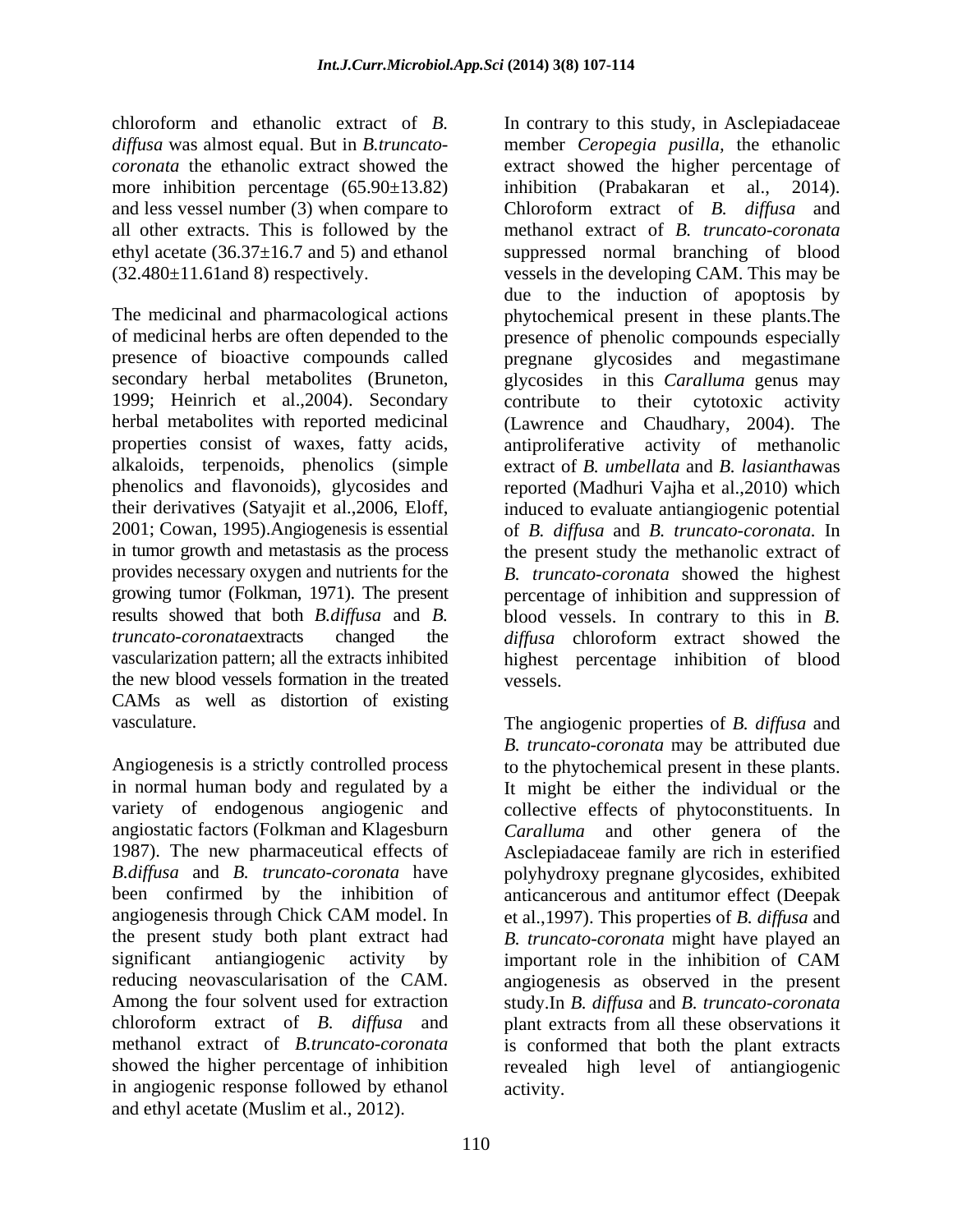|                           | $\left  \text{Egg-} \text{Egg-} \right $<br>$\mathbf{\Delta}^{\text{H}}$ | <b>Average</b> | $\left  \text{Egg-} \text{Egg-} \right $<br>$\overline{a}$                                                                                                                                                                                                                                 | Average | $\mathbb{E}_{\mathbf{g}\mathbf{g}\text{-}\mathbf{g}'}$ $\mathbb{E}_{\mathbf{g}\mathbf{g}\text{-}\mathbf{g}'}$ $\mathbb{E}_{\mathbf{g}\mathbf{g}\text{-}\mathbf{g}'}$ |      | inhibitio                 |
|---------------------------|--------------------------------------------------------------------------|----------------|--------------------------------------------------------------------------------------------------------------------------------------------------------------------------------------------------------------------------------------------------------------------------------------------|---------|----------------------------------------------------------------------------------------------------------------------------------------------------------------------|------|---------------------------|
| Extracts No. of Vessel in |                                                                          |                | $\frac{1}{\pi}$ No. of Vessel in No. of $\frac{1}{\pi}$ No. of $\frac{1}{\pi}$ No. of $\frac{1}{\pi}$ No. of $\frac{1}{\pi}$ No. of $\frac{1}{\pi}$ No. of $\frac{1}{\pi}$ No. of $\frac{1}{\pi}$ No. of $\frac{1}{\pi}$ $\frac{1}{\pi}$ No. of $\frac{1}{\pi}$ $\frac{1}{\pi}$ No. of $\$ |         | inhibitio                                                                                                                                                            |      | $\vert$ (Mean $\pm$       |
|                           |                                                                          |                |                                                                                                                                                                                                                                                                                            |         |                                                                                                                                                                      |      | $SD)*$                    |
| <b>Ethanol</b>            |                                                                          |                |                                                                                                                                                                                                                                                                                            |         | 50.0<br>$\cap$ $\cap$                                                                                                                                                | 50.0 | -44.4<br>$9.64^{\circ}$   |
| Methanol 11               | 10<br>$\perp$                                                            |                |                                                                                                                                                                                                                                                                                            |         | 30.0<br>27.27                                                                                                                                                        |      | 27.42<br>$\gamma$ 50      |
| Ethyl<br>acetate          |                                                                          |                |                                                                                                                                                                                                                                                                                            |         | 18.18 22.22 $^{20.13}_{2.02}$<br>200                                                                                                                                 |      |                           |
| <b>Chloroform</b>         | $\perp$                                                                  |                |                                                                                                                                                                                                                                                                                            |         | $ 38.46 $ 41.66 $ 57.14 $                                                                                                                                            |      | 45.7<br>$9.99^{\text{a}}$ |

**Table.1** Antiangiogenic activity of *in vivo* ethanolic, methanolic, ethyl acetate and chloroform extracts of *B.diffusa*

Values are mean  $\pm$  SD of three samples in each group

A means followed by a different superscript are significant at 5% level by DMRT

| Table.2 Antiangiogenic activity of in vivo ethanolic, methanolic, ethyl acetate and |  |
|-------------------------------------------------------------------------------------|--|
| B. truncato-coronata<br>oform extracts of<br>лпот                                   |  |

Values are mean  $\pm$  SD of three samples in each group

A means followed by a different superscript are significant at 5% level by DMRT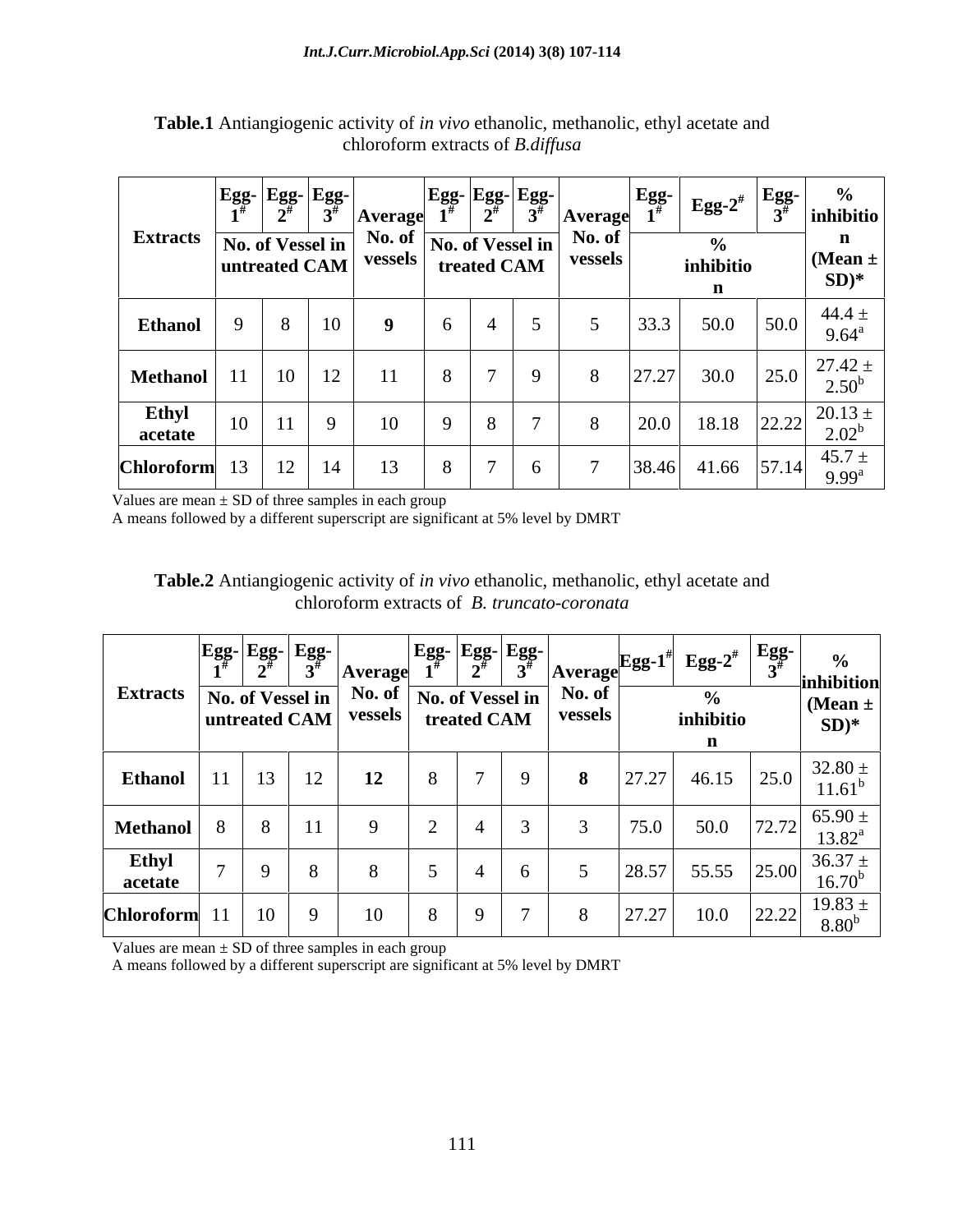PLATE - 1. Antiangiogenic activity of Boucerosia diffusa and B.truncato-coronata in chick CAM  $\label{eq:1} \begin{array}{ll} \text{A& B. Ethanolic extract. } \text{C& D. Methanolic extract.} \\ \text{E& F. Ethyl acetate extract. } \text{G& H. Chloroform extract. I& J. Control} \end{array}$ **Boucerosia** diffusa Boucerosia truncato-coronata  $\overline{\mathbf{A}}$  $\left( \mathbf{B}\right)$  $\left( \mathbf{D}\right)$  $\overline{\mathbf{c}}$  $\rightarrow$  $\left(\mathbf{E}\right)$ E  $H$  $\overline{G}$ po CON T  $\mathbf{J}$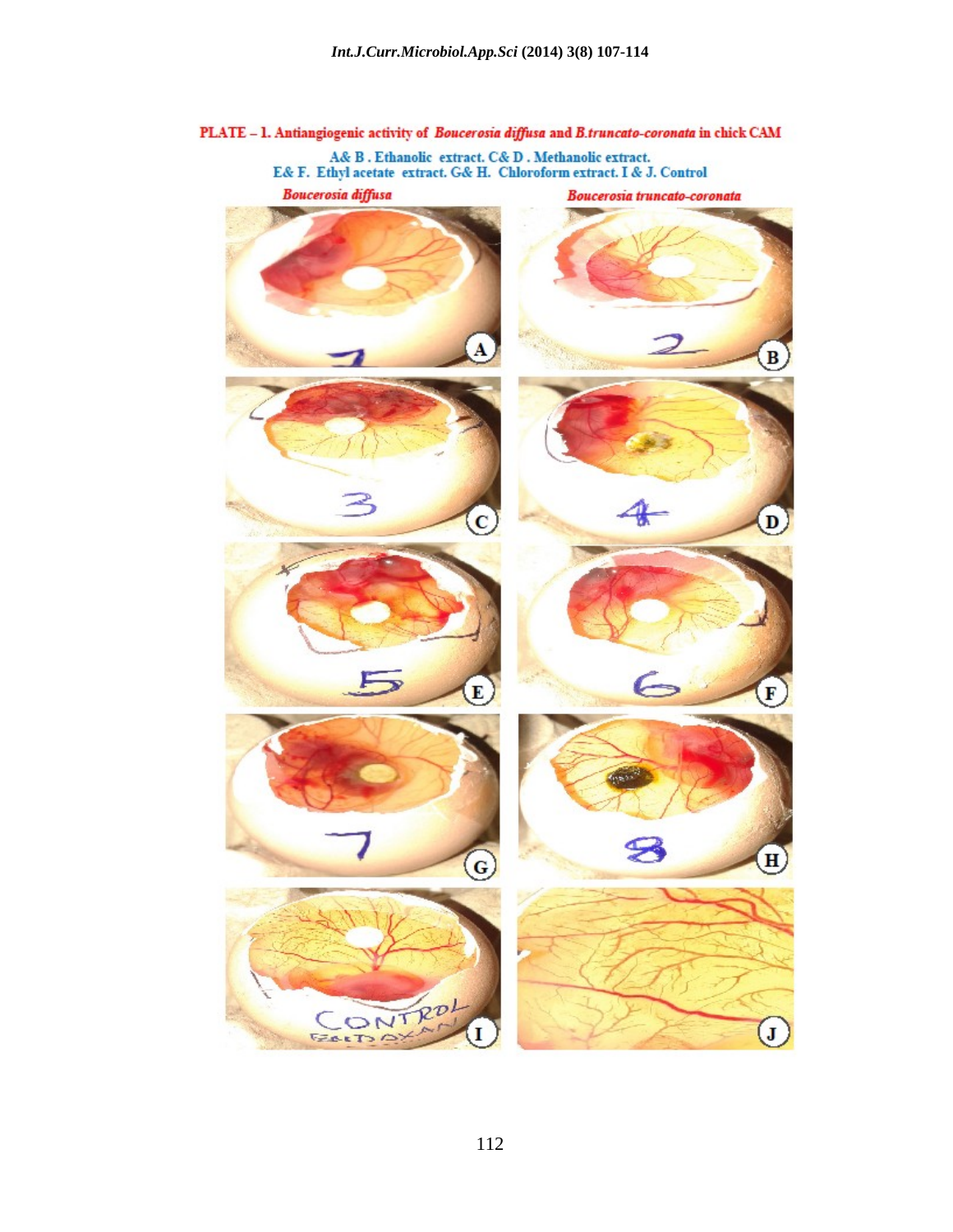- Auerbach, R., Lewis, R., Shinners, B., Kubai, L. and Akhtar, N. 2003.
- 
- Cowan, M.M., 1999. Plant products as (Sedgw.) Gravely & Mayur. Microbiology Review 12:564–582.
- Deepak, D., Srivastav, S., and Khare, M.P. 1997. Pregnane glycosides, Progress in chemistry of organic Natural
- Eloff, J.N. 2001. Antibacterial activity of
- Folkman, J., and Klagsbrun, M. 1987.
- Folkman, J. 1971. "Tumor angiogenesis: therapeutic implications." *N. Engl. J.*
- Gamble, J.S.,and Fischer, C.E.C. 1923. and antioxidant activity of ethanol<br>Flora of the Presidency of Madras. extracts of *Pithecellobium jiringa*. Flora of the Presidency of Madras. extracts of *Pithecellobium*<br>Newman and Adlard. London. BMC *Complementary* Reprint Vol II, 1957. Botanical
- Heinrich, M., Barnes, J., Gibbons, S., and Fundamentals of Pharmacognosy
- flowering plants of South India. 24:1655-1661. History Society, 75: 684-697.
- Hooker, J. D. 1885. The flora of British
- **References** Jagtap, A.P., and Singh, N.P., 1999. Jagtap, A.P., and Singh, N.P., 1999. Fascicles of Flora of India. Fascicle 24. Botanical Survey of India, Calcutta.
- Angiogenesis assays: a critical overview. *Clin Chem*. 49(1): 32-40. Kalaiyarasi, K., Jeyaraman S., and Bruneton, J. 1999. Pharmacognosy, Sasikala, T. 2013 GC-MS Analysis Phytochemistry and Medicinal of Bioactive constituents of Plants. Intercept. Ltd. England, U.K. Caralluma truncato-coronata antimicrobial agents. Clinical Kalimuthu, K., Prabakaran, R., of Bioactive constituents of *Caralluma truncato-coronata*  (Sedgw.) Gravely & Mayur. (Asclepiadaceae). Asia Pacific Journal of Research 1 (9), 42- 50.
	- products, 71: 169-325. anti aging medicine. Winter session Lawrence, R.M., Choudhary, S. 2004 . *Caralluma fimbriata* in the treatment of obesity  $.12<sup>th</sup>$  annual congress on annual congress on December 2-5. Las vegasnv USA.
	- Murula (*Sclerocarya birrea* (A. rich) Madhuri Vajha, Amrutha, V., Audipudi Hochst. Subsp. Caffra (Sond) Murthy, K.S.R. 2010. Evaluation of Kokwaro (Anacardiaceae) bark and immunostimulating activities of leaves. Journal of Ethno Caralluma spp. *International* leaves. Journal of Ethno *Caralluma* spp. *International* pharmacology 76: 305 308. *Journal of Pharmacognosy and* immunostimulating activities of *Caralluma* spp. *International Phytochemical Research.* 2(4):1-4.
	- Angiogenic factors. *Science* 235: Nahdzatul Syima Muslim, Zeyad, D., 442–447. Nassar, Abdalrahim F.A., Aisha., *Med.* 285 (21): 1182-6. Zhari Ismail. 2012. Antiangiogenesis Newman and Adlard, London. BMC Complementary and Nassar, Abdalrahim F.A., Aisha., Armaghan Shafaei, Norshirin Idris, Amin Malik Shah, Abdul Majid and and antioxidant activity of ethanol extracts of *Pithecellobium jiringa.* BMC *Complementary and Alternative Medicine*. 12:210:1-10.
- Survey of India, Calcutta, 862 pp. Parivash Seyfi, Ali Mostafaie, Kamran Williamson, E.M., 2004. Reza, Mohamadi-Motlagh, and Amir and Phytotherapy. Churchill antiangiogenesis effect of Shallot Livingstone, Elsevier Science Ltd., (Allium ascalonicum): A heat stable UK. flavonoid-rich fraction of shallot Henry, A.N., Vivekananthan, K. and Nair N.C. 1979. Rare and threatened angiogenesis. Toxicology in vitro. Mansouri, Delnia Arshadi, Hamid Kiani. 2010. *In vitro* and *in vivo* (*Allium ascalonicum*): A heat stable extract potently inhibits angiogenesis. *Toxicology in vitro*. 24:1655-1661.
	- Journal of the Bombay Natural Prabakaran, R., Kalimuthu, K., Vani, C., India, Vol. 4. Great Britain. and *in vivo* tuber of *Ceropegia* and Brindha, C. (2014).Angiogenesis and antioxidant activity of *in vitro*